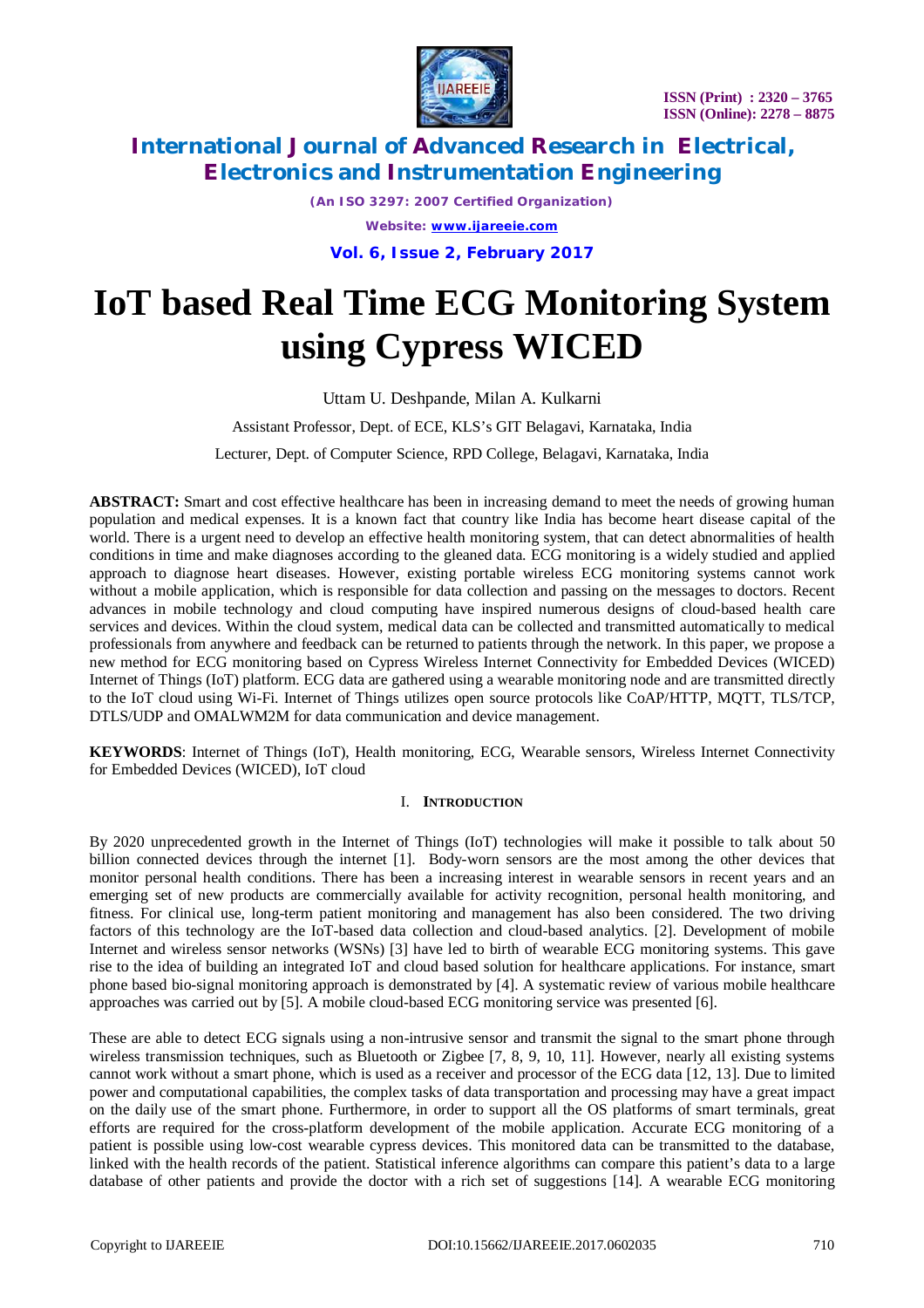

*(An ISO 3297: 2007 Certified Organization)*

*Website: [www.ijareeie.com](http://www.ijareeie.com)*

#### **Vol. 6, Issue 2, February 2017**

system can transmit the data directly to the IoT cloud using Wi-Fi without the need of a mobile terminal. Wi-Fi can provide higher data rates and wider coverage areas compared with bluetooth or Zigbee [15].

In this paper, ECG monitoring system architecture based on the Internet-of-Things (IoT) cloud is proposed. A low power wearable ECG monitoring system using PSoC [14] is used to sense the ECG signal from the human body. ECG monitoring system is connected to low power, high speed WICED which will transmit the data directly on to the Amazon Web Services (AWS) IoT cloud. Compared with Bluetooth or Zigbee, Wi-Fi can provide higher data rates and wider coverage areas. Due to the power limitations of transmitting device, most of the processing is pushed to the server side. IoT lets RFID, BLE, Wi-Fi and other sensor networks empower computers to perceive the world for themselves [28]. IoT Cloud In order to provide convenient and timely access to ECG data for users, both the HTTP and MQTT servers are deployed in the AWS IoT cloud. AWS IoT is a managed cloud platform that lets connected devices easily and securely interacts with cloud applications and other devices. AWS IoT can support billions of devices and trillions of messages, and can process and route those messages to AWS endpoints and to other devices reliably and securely. With AWS IoT, ECG monitoring system can keep track of and communicate with doctors all the time, even when they aren't connected.

#### II. **ARCHITECTURE OF IOT-BASED ECG MONITORING SYSTEM**

Figure 1 illustrates the architecture of the IoT-based ECG monitoring system. It mainly consists of three parts, i.e., the ECG sensing network, IoT cloud and GUI.



Fig. 1 Architecture of the IoT-based ECG monitoring system.

*A. ECG Sensing Network:* The ECG sensing network is the heart of the entire system, which is responsible for collecting physiological data from the body surface and transmitting these data to the IoT cloud through a wireless channel. Wearable ECG sensors are used so that it will have little impact on the user's daily life. ECG data can be recorded over long hours or even days using these sensors. Then, the ECG signals are processed through a series of amplification and filtering processes to improve the signal quality and to meet the requirements of wireless transmission.

The ECG data gathered from sensors are transmitted to the IoT cloud via a Bluetooth, Zigbee or Wi-Fi [16]. All the three protocols can provide sufficient data rates for transmitting ECG signals with satisfying power consumption. Due to the limited communications ranges of Bluetooth and Zigbee, a smart terminal (such as Avnet BCM4343W IoT Kit) is usually needed to receive the ECG data and then send the data to the IoT cloud through the Wi-Fi.

*B. IOT Cloud***:** IoT establish bridge between the 'Digital world (Internet)' and the 'Real world (physical device)'. The devices objects are connected to the cloud and create unique identification over the internet. As shown in figure 2, IoT is basically categorized into 6 major layers. They are,

- Smart devices and Controllers
- Connectivity and protocol Communication
- Cloud Server and
- Data Storage and Accumulation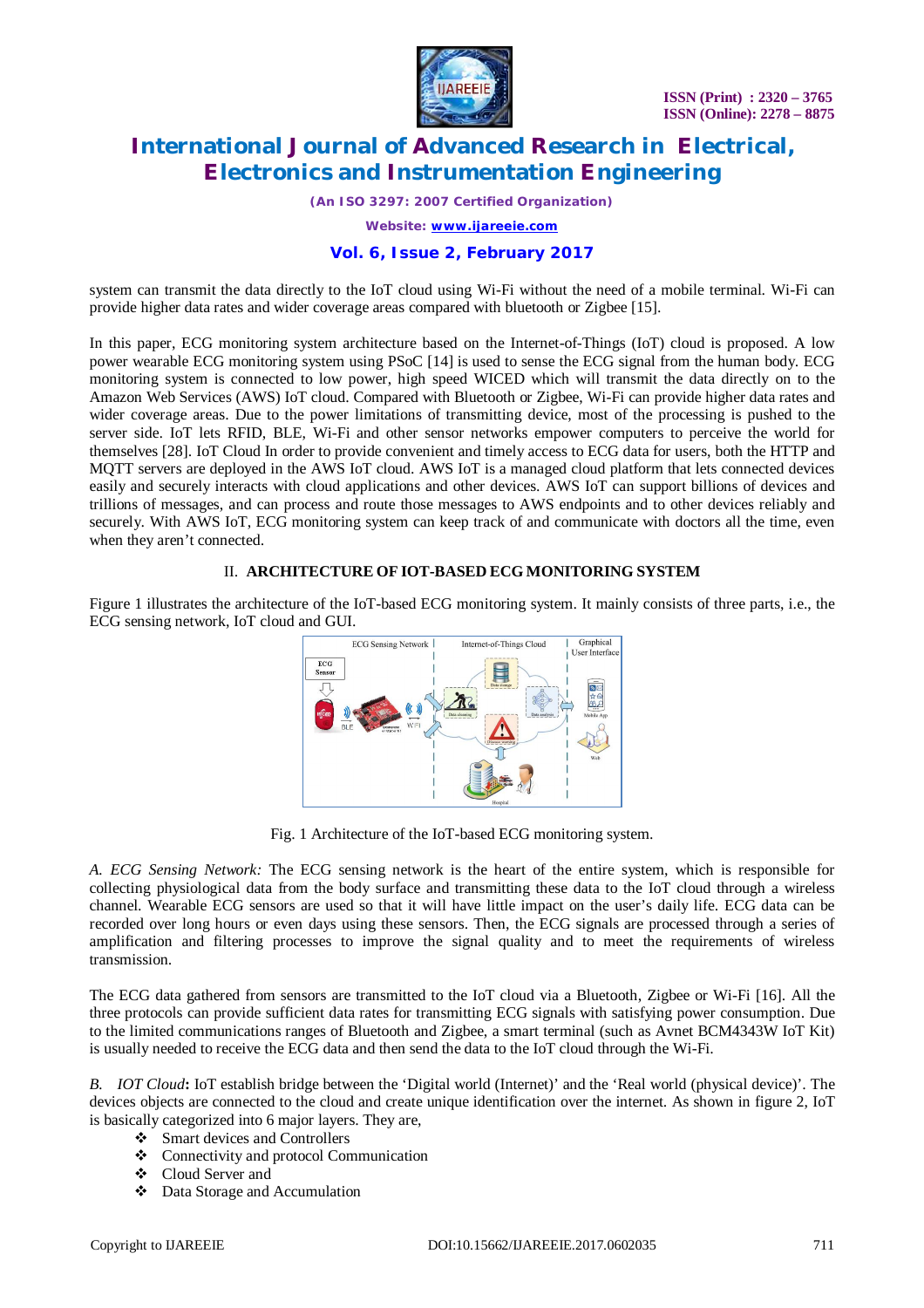

*(An ISO 3297: 2007 Certified Organization)*

*Website: [www.ijareeie.com](http://www.ijareeie.com)*

#### **Vol. 6, Issue 2, February 2017**

- Data analysis and Computing
- User Application and Report Generation.

In IoT, the 'things' have memory shortage, processing power constraints and also battery consumption issues, which are all critical concerns for mobile devices. Therefore, most of the processing is pushed to the server side, which is following a centralized design. Due to the development of advanced IoT techniques, ECG data can be stored and analyzed effectively and efficiently on the cloud [17].



Figure 2: IoT Building Blocks

In general, ECG monitoring system developed using IOT consists of four important modules, i.e., data gathering and filtering, data storage, data analysis, Abnormality warning.

1) *Data gathering and filtering:* There are different features that can be extracted from ECG signals so as to detect potential heart diseases. However, during the processes of ECG data collection and transmission, noise may be introduced into the ECG signal, which would result in erratic data. To overcome this filters digital filters are used to eliminate noise in the data [18].

2) *Data storage and Analysis:* Historical ECG data plays a vital role in the diagnosis of heart diseases. Thus, data are needed to be stored in the database for further study and analysis. The ECG data is digitized first and stored in timely manner. IoT cloud often provides a data analysis platform to extract useful information from the ECG signal [19]. Specific data mining or machine learning approaches can be applied to these data. For example, after extracting the significant features of the ECG signal, a support vector machine can be established to diagnose certain heart diseases [20, 21, 22].

3) *Abnormality warning:* Sudden heart attacks seriously threaten the lives of cardiac patients, especially when patients are alone. Therefore, disease warning on the IoT cloud has become important for protecting patients from being injured. Based on the results of data analysis, the IoT cloud is able to understand the real-time health conditions of the patient. In the event of any suspicious readings, the IoT cloud will notify the family of the patient and the doctor in time.

*C. GUI:* The GUI is responsible for data visualization and management. It provides simple and easy access to the data in the IoT cloud. Users can log onto the cloud to acquire visualized ECG data in real time on mobile or computer system. Generally, two kinds of GUIs are available for users to visualize ECG data, i.e., mobile apps and web pages. A mobile app can provide an immediate response to user input, while web pages are more convenient in terms of maintenance and upgrade.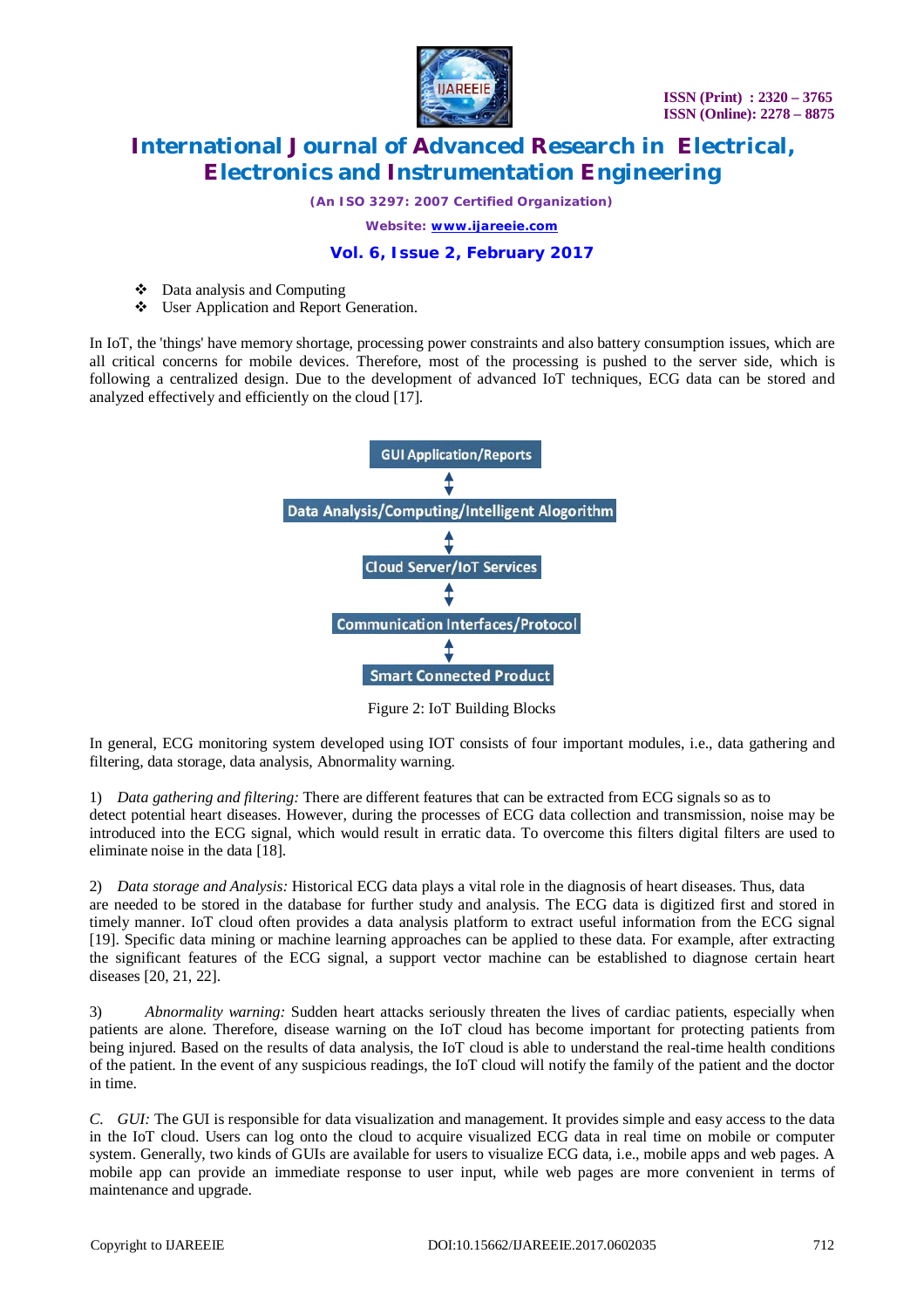

*(An ISO 3297: 2007 Certified Organization)*

*Website: [www.ijareeie.com](http://www.ijareeie.com)*

#### **Vol. 6, Issue 2, February 2017**

| <b>Technology</b>                | <b>Bluetooth</b>                                                        | <b>Bluetooth Low</b><br><b>Energy (BLE)</b> | Wi-Fi                                                      | <b>Zigbee</b>                                                          | $2G-3G$                                                 |
|----------------------------------|-------------------------------------------------------------------------|---------------------------------------------|------------------------------------------------------------|------------------------------------------------------------------------|---------------------------------------------------------|
| Power<br>Consumption             | Low                                                                     | Low                                         | High                                                       | Low                                                                    | High                                                    |
| Data Rates<br>(Kbps)             | 700                                                                     | 1000                                        | 100000                                                     | 250                                                                    | 5000                                                    |
| Coverage in<br><b>Meters</b>     | 30                                                                      | 7                                           | 15                                                         | 300                                                                    | Network dependent                                       |
| Cost to Build<br>IoT             | Less                                                                    | Less                                        | Average                                                    | Less                                                                   | High                                                    |
| <b>IoT</b> Target<br>Application | Data Exchange<br>in Medium<br>distance, with<br>medium scale of<br>data | Fitness Tracking,<br>Health<br>Monitoring   | Interface with<br>Internet, IoT<br>Server<br>communication | Automotive product<br>support, Sensor<br>Interface, Home<br>Automation | Interface with<br>Internet, IoT Server<br>communication |

### $T_{\rm tot}$  1.1.  $T_{\rm t}$   $T_{\rm t}$   $D_{\rm ext}$   $C_{\rm t}$  are straighteristics

#### III. **IOT BASED ECG MONITORING SYSTEM IMPLEMENTATION**

Based on the proposed solution "Architecture of IoT-based ECG Monitoring System", an IoT-based ECG monitoring system is implemented using the advanced techniques of mobile sensing, cloud computing and Web. Details of the monitoring node, IoT cloud and GUI are explained below.



Figure 3: Block diagram IOT based ECG monitoring system

As depicted in Figure 3, the ECG monitoring system mainly includes:

- 1) ECG Sense and Control node
- 2) WICED Sense module
- 3) Avnet IoT module
- 4) Power module.
- 5) Cloud and End user

1) *ECG Sense and Control node:* This node is responsible for collecting ECG signal from the human body and then sending the data to WICED sense module. This node is designed using low power Programmable Systems on Chip (PSoC). Following modules are used to design this node. They are,

- ECG electrodes
- Filters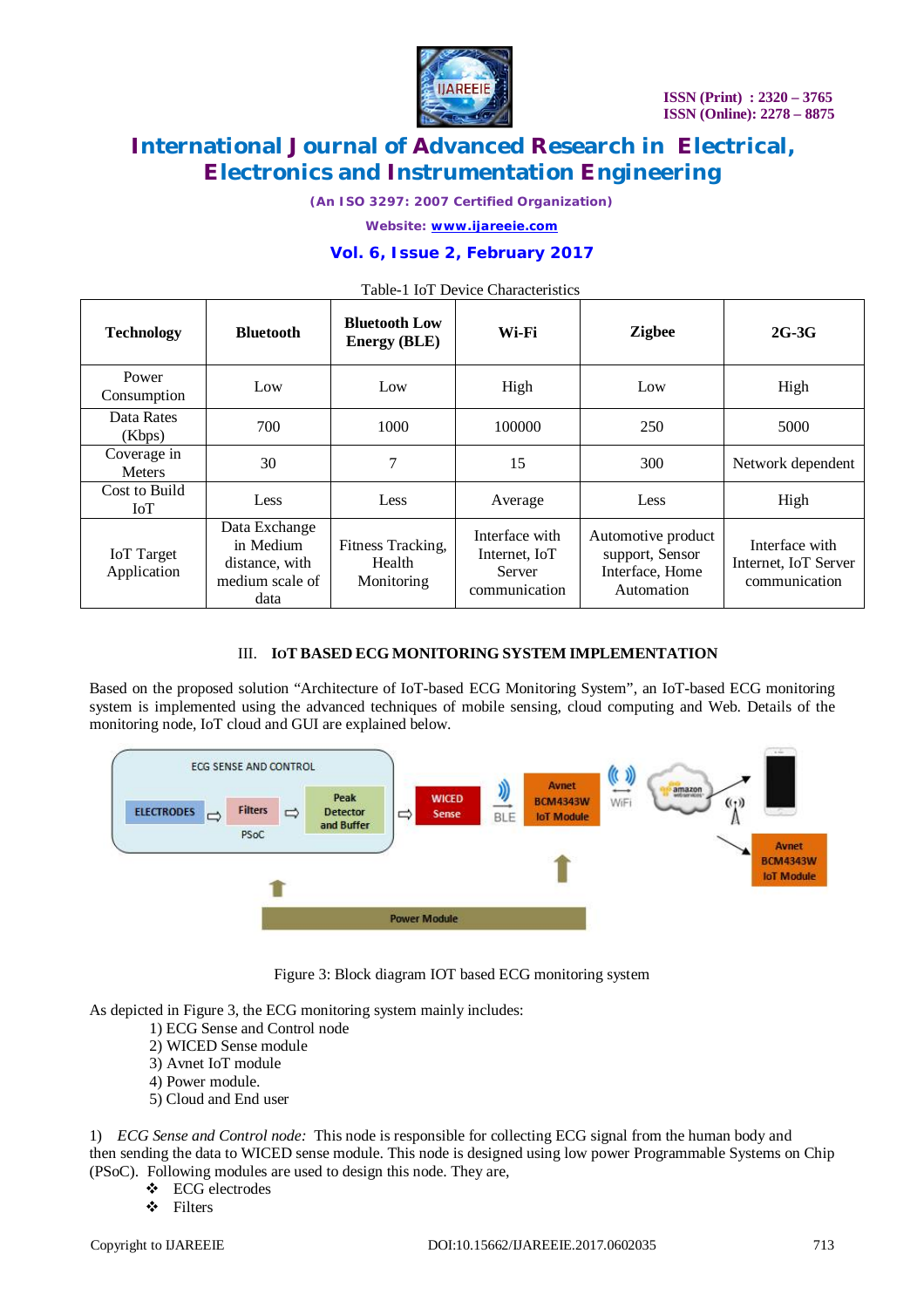

*(An ISO 3297: 2007 Certified Organization)*

*Website: [www.ijareeie.com](http://www.ijareeie.com)*

#### **Vol. 6, Issue 2, February 2017**

**S** Peak Detector and Buffer.

A PSoC is a mixed-signal array low power programmable Systems on Chip (SoC). This allows configuring, programming of analog and digital components that are typically used in embedded systems. It also has a built-in microcontroller which integrates and controls all of the programmed components. PSoC extends its computational capabilities by using mixed signal array, complex computations such as filtering, compression or suppression can be implemented at individual nodes. This affects in reduction of the data throughput over the network. Hence results in reduced transmission time and increased battery life of sensor node.

Adhesive electrodes cannot be used for long term ECG monitoring. Nodes with non contact electrodes [23, 24, 25] are preferred for such patients. With the aid of the ECG electrodes and certain peripheral circuit, weak ECG signals can be detected with satisfactory accuracy [26]. ECG monitoring system designed using microcontrollers require external amplification and filter circuits to acquire ECG signal. This external amplification and filtering is done by PSoC analog and digital blocks.

Peak detector is used to detect peak R to R signal between two consecutive ECG waves. Based on this data pulse rate is calculated. If any abnormality is found an alarm signal can be sent to the doctors so that immediate attention can be drawn. The ECG data is buffered and later sent WICED sensor module via USB for further transmission.

*2) WICED Sense module:* WICED sense kit is built by Broadcom BCM20737 SoC. It supports Bluetooth Low Energy (BLE) with wireless charging. Buffered data from ECG sense and Control node is stored on EEPROM of WICED Sense node via USB-UART (Serial Command Interface).

Bluetooth low energy technology is used to streams the connected devices information to Internet-based services and applications in limited power usage. Bluetooth low energy has significant features in IoT domain compared with other wireless technologies' seamless supports for smart phones and tablets. Bluetooth low energy protocol allows a Bluetooth device to transfer small chunks of data in periodic interval. BLE device is connected with sensors, actuator and other measuring devices which require low power consumption during connectivity.

Bluetooth Smart BLE devices are optimized and operated with small coin battery, device consumes low cost and low power consumption, it is capable of sensor and attenuator information transfer. Bluetooth Smart Ready BLE devices are for low energy with support of Classic mode of Bluetooth operations. Devices like mobile phones, tablets, and computers are used as gateway to pair with BLE devices. Bluetooth low energy uses a Client- Server model. The Client connects and accesses one or several Servers. Client devices operate as e Central role expect to get the sensor information, pass control information and the Server operate as Peripheral role which collects sensor information transit to central, has connected with sensor and attenuators. The gateway typically takes on the Client / Central role. There are four stages for data transactions.

- $\triangleleft$  Scanning
- $\triangleleft$  Advertising
- $\triangleleft$  Initiating
- ❖ Connecting

Bluetooth smart device transmit non-connectable advertising packets periodically over the air medium, anyone willing to receive them. Bluetooth Smart Ready Repeatedly scans the preset frequencies to receive any non-connectable advertising packets currently being broadcasted. The WICED sense device is "advertising" when he wants to connect. The Smart Device is scanning for new devices, When the Observer finds a new device it wants to connect to it. Then it initiates a connection and pair it. The advertisement may contain broadcasted data.

WICED sense device pair with smart device and transmit real time data to paired device. Android/IoS based Smart phone has wireless supports like Wi-Fi, Bluetooth, NFC and Develop Application for communicate with WICED sense. Smart devices has Bluetooth capability to pair with WICED sense kit, sends sequence bytes of sensor data. Smart device send initialize configuration and sensor on/off to WICED sense kit. Then Smart device start to receive encoded byte of information from WICED device.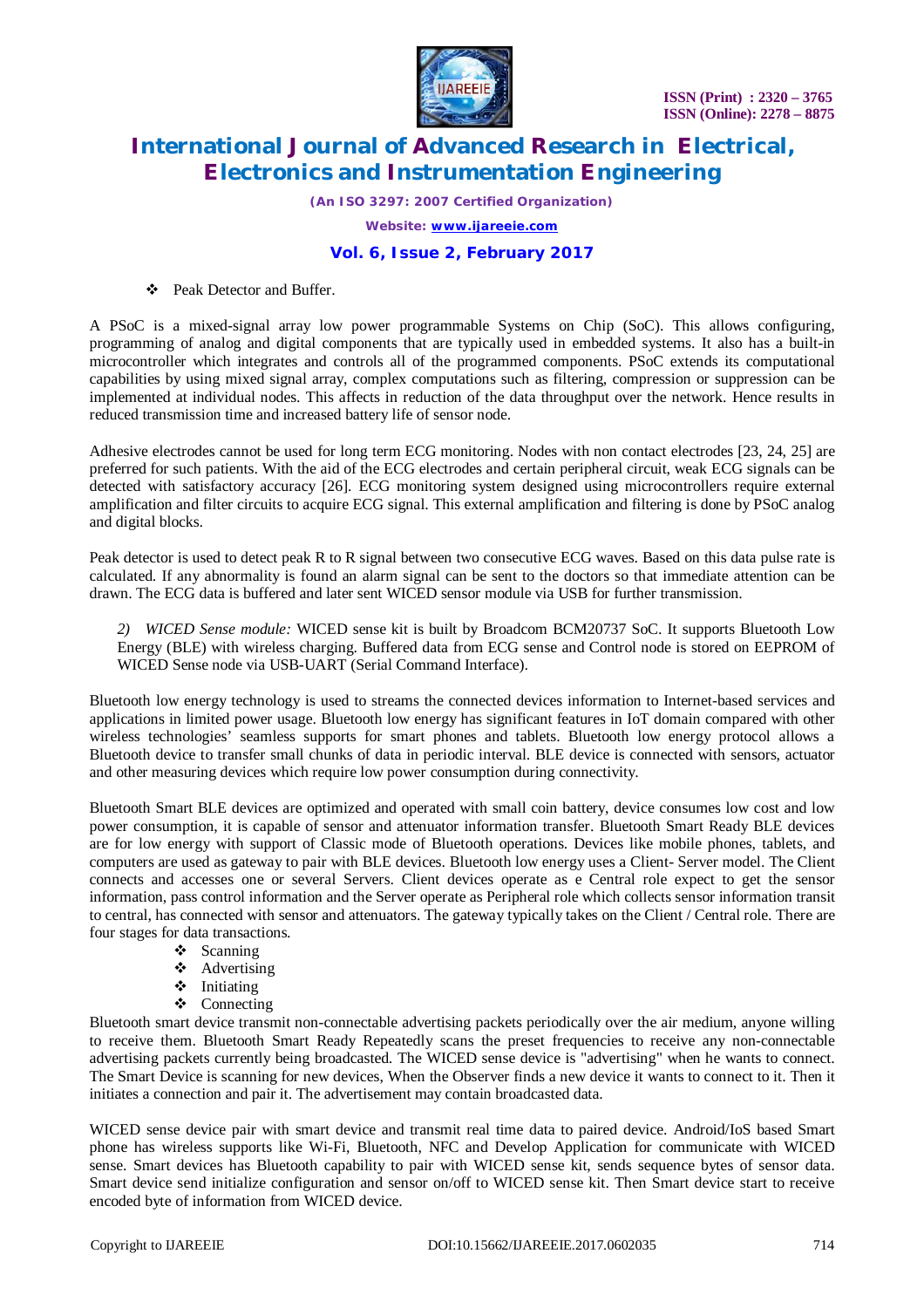

*(An ISO 3297: 2007 Certified Organization)*

*Website: [www.ijareeie.com](http://www.ijareeie.com)*

#### **Vol. 6, Issue 2, February 2017**

Smart phone Connect to the IoT Foundation Cloud using Client application which passes URL, Port number and Client ID. The server is identified by client host name, port number and registers itself. Once connection is established with IoT server register with the callback function, notification messages intimates data processing. Sensor messages packetized and published to IoT server. Message payloads are encapsulated with various attributes. Payloads uploaded to IoT server continuously with fixed interval of time. During message transaction disconnect information receives via callback notification.

After receiving the payload information, the IoT server decodes information and display in messages with time information. Messages are different types of event, connection oriented message, published sensor message. Decoded payload data are stored into database for final report generation or, UI application development for end-customer.

#### *3) Avnet BCM4343W IoT Module:* This module receives BLE Notifications from WICED sense module. PSoC

4XX8 BLE 4.2 incorporates a Bluetooth Smart subsystem that contains the Physical Layer (PHY) and Link Layer (LL) engines with an embedded AES-128 security engine. The physical layer consists of the digital PHY and the RF transceiver that transmits and receives GFSK packets at 1 Mbps over a 2.4-GHz ISM band, which is compliant with Bluetooth Smart Bluetooth Specification 4.2. The baseband controller is a composite hardware and firmware implementation that supports both master and slave modes. Key protocol elements, such as HCI and link control, are implemented in firmware. Time-critical functional blocks, such as encryption, CRC, data whitening, and access code correlation, are implemented in hardware (in the LL engine). The RF transceiver contains an integrated balun, which provides a single-ended RF port pin to drive a  $50-\Omega$  antenna via a matching/filtering network. In the receive direction, this block converts the RF signal from the antenna to a digital bit stream after performing GFSK demodulation. In the transmit direction, this block performs GFSK modulation and then converts a digital baseband signal to a radio frequency before transmitting it to air through the antenna. The some of the important features are highlighted in the block diagram shown in figure 4.

4) *Power Module:* PSoC and Avnet IoT module operates on onboard high capacity 5V to 3.3V regulated supply.

It can be powered up using AAA or coin cell battery. Hence PSoC's are designed for low power consumption. The power module provides a reliable power supply to each and every module in the ECG monitoring node. Two power modes are provided for users, i.e., the USB and the lithium battery. This is done due to their long lifetime and high portability.



Figure 4: BCM4343W IOT starter kit block diagram

*5) Cloud and End user:* Android application connects to IoT Foundation server. MQTT library provides Message Queue, MQTT services, Telemetry Transport and light weight messaging protocol. MQTT client open source libraries support for different platforms, like C, C++, Java, JavaScript, and Ruby. Android application do IoT service configuration and registration as MQTT device as explained in Reference [29]. The payload message is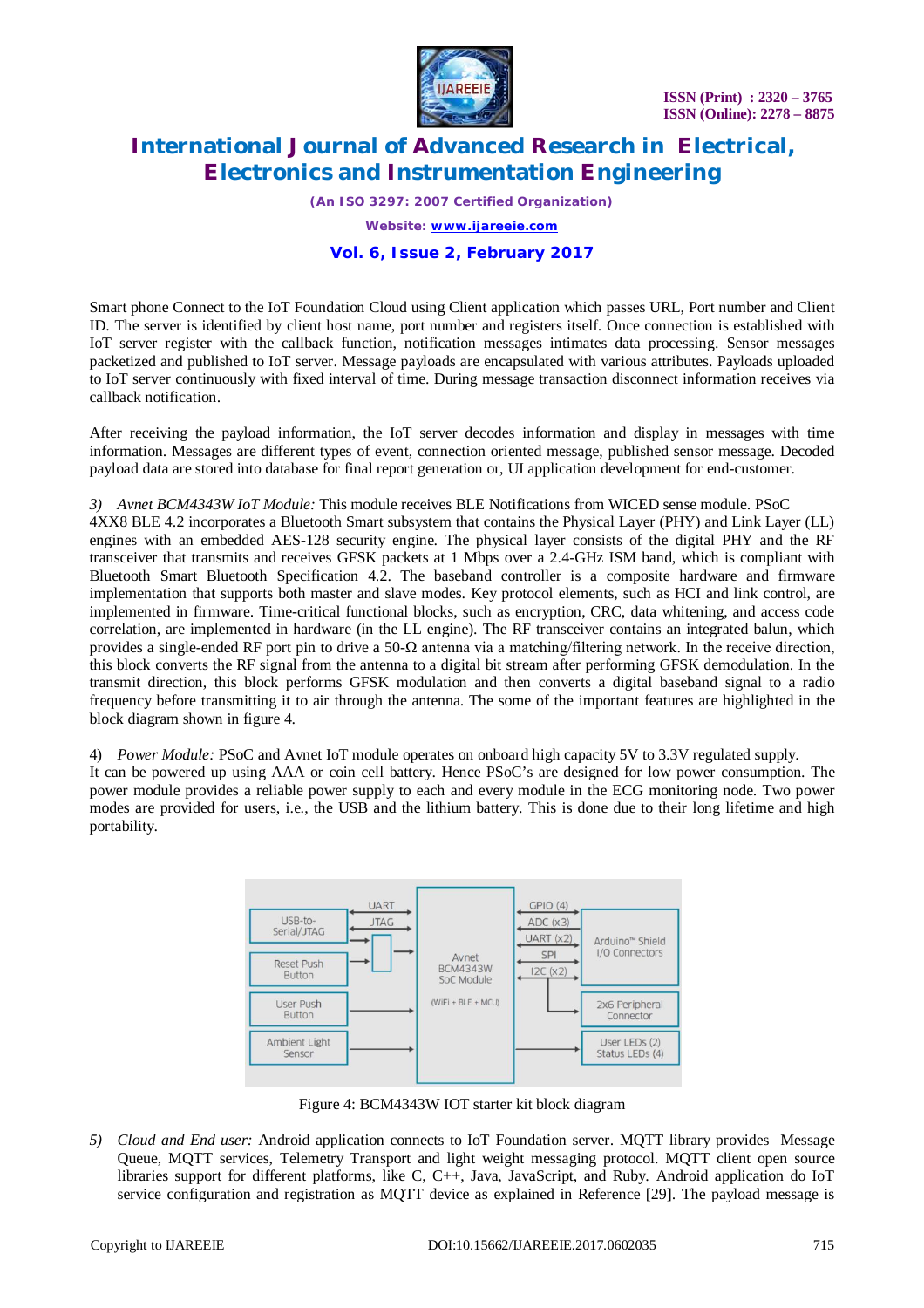

*(An ISO 3297: 2007 Certified Organization)*

*Website: [www.ijareeie.com](http://www.ijareeie.com)*

#### **Vol. 6, Issue 2, February 2017**

encoded in JSON format and published to IoT server in fixed interval of time. Two event types of information display in server, Device Status and Message are published. Device Status interested on device is connected or disconnected with time information. Message status displays the complete payload message sent by the WICED sense device. Devices tab has device type information, Last Synced details, Message reporting interval and owner of the module.



#### IV. **EXPERIMENTAL SETUP**

Figure 5: Amazon Web Services (AWS) IOT

*A. AWS IoT Service Overview:* AWS IoT enables Internet-connected THINGS (apps, sensors, devices, actuators) to easily and securely interact with each other and the cloud. A THING / DEVICE reports the STATE by PUBLISHING messages to a BROKER via TOPICS. A BROKER delivers all received messages to all of the clients SUBSCRIBED to that TOPIC. THING SHADOW is a JSON document located. It is located in the cloud, which is used to store and retrieve current STATE info for a THING. It also provides a persistent record of the physical device. By design this typically has only intermittent connection to the Internet. RULES ENGINE evaluates inbound messages published to AWS IoT. It then transforms and delivers these messages to AWS Services or External Endpoints via AWS SNS and AWS Lambda



Figure 6: Simplified view of AWS IoT

#### *B.* Procedure to set up AWS IoT:

1) At launch of the Shadow App, the Starter Kit software retrieves it's X.509 CERTIFICATE and PRIVATE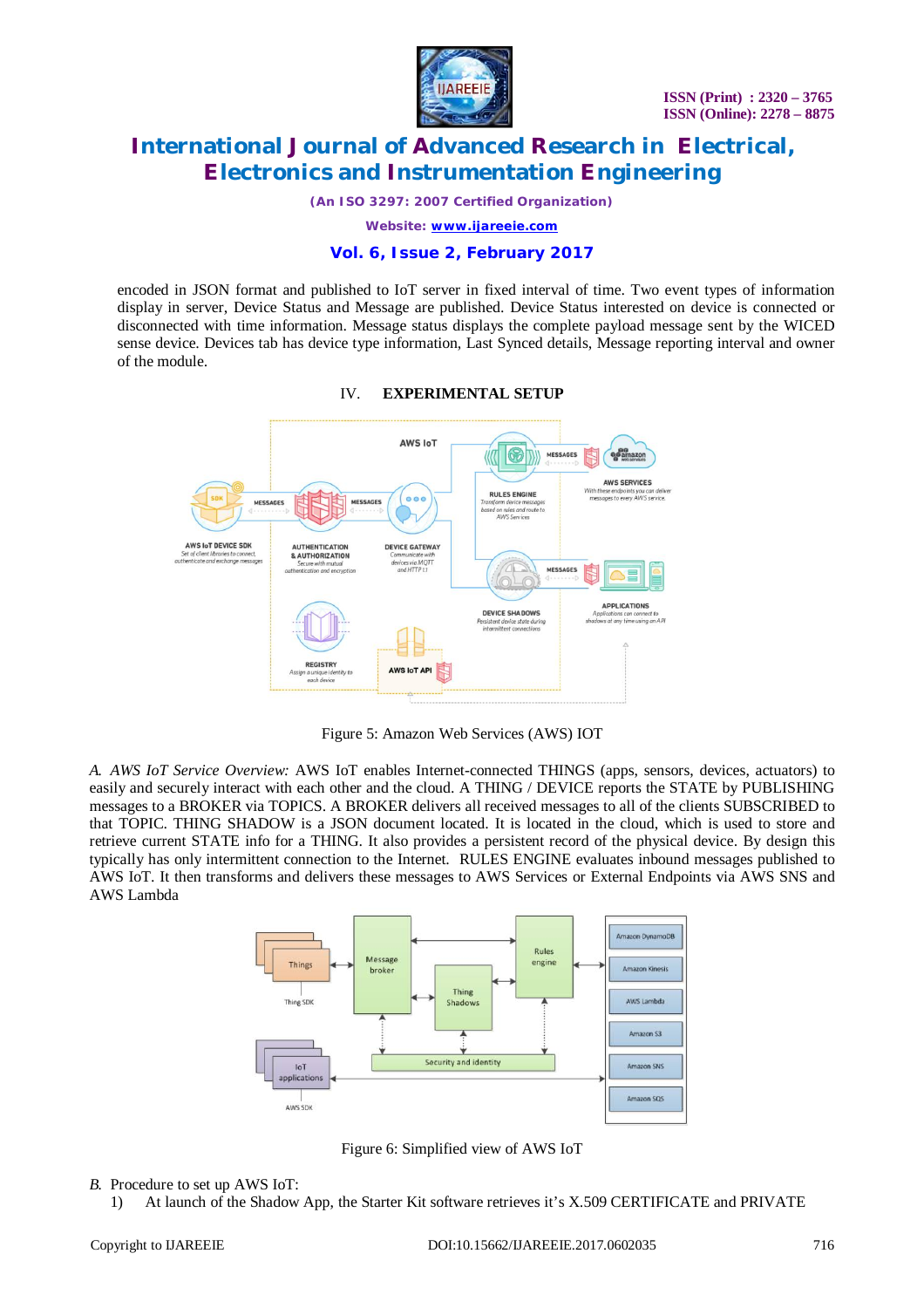

*(An ISO 3297: 2007 Certified Organization)*

*Website: [www.ijareeie.com](http://www.ijareeie.com)*

#### **Vol. 6, Issue 2, February 2017**

KEY that you previously stored in the MCU's DCT flash memory.

- 2) Using these credentials it then establishes an authenticated. TLS secured connection with the specified MQTT MESSAGE BROKER.
- 3) When the USER Pushbutton is pressed on the Starter Kit, an MQTT protocol message is published to this MOTT.
- 4) Broker and the SHADOW JSON description of PATIENT1 ECG data is stored and status is indicated by toggling LED (ON or OFF)
- 5) From the AWS IoT Console webpage, a User edit to the SHADOW record then demos the ability to remotely control the state of the physical PATIENT1 LED on the Starter Kit.
- 6) From AWS IoT Console set-up a RULE to action the AWS SNS service to send a text message to Doctors cell phone, each time the PATIENTS ECG data is logged on the Starter Kit.
- 7) From WICED SDK, edit the Shadow app so that sensor data is sent to the cloud each time the PATIENTS ECG data is logged.
- 8) A template for sampling an I2C sensor (via Pmod interface) and publishing this data to AWS IoT will also be provided.

AWS IoT makes it easy to use AWS services. They are AWS Lambda, Amazon Kinesis, Amazon S3, Amazon Machine Learning, Amazon DynamoDB, Amazon CloudWatch, AWS CloudTrail, and Amazon Elasticsearch Service with built-in Kibana integration. These services are used to build IoT applications that gather, process, analyze and act on data generated by connected devices. These services need not have to manage any infrastructure.

#### V. **RESULTS AND ANALYSIS**

ECG signal gets corrupted from sources like electrical interference from surrounding equipment, measurement (or electrode contact) noise, electromyogram noise (muscle contraction), movement artifacts, instrument noise (such as artifacts from the ADC conversion). Thus ECG signal has to be filtered using digital filters. Following filters are used to detect ECG signals.



Figure 7: ECG thresholding and noise detection

1) Second order IIR Low Pass Filter: A cascade of three second-order IIR lowpass filters the ADC samples. In general, an IIR filter is represented by equation 1 in which the output signal at a given instant is obtained as a linear combination of I/O signal samples at earlier times. These filters are designed to suppress the 50 and 60-Hz interference. Each has the following transfer function with a cut-off frequency of 25 Hz.

$$
H(z) = 0.0625(1+Z-2)+0.125z-1
$$
  
1-0.75z-1+0.25z-2 (1)

2) Differentiator: The first-order IIR high-pass filter with a cut-off frequency (FC) of 70 Hz determines the first derivative of the ECG signal used for pulse rate calculations. This is represented by equation 2. The derivative picks out the QRS complex from the ECG signal.

$$
H(z) = 0.5(1-z-1)
$$
 (2)

Copyright to IJAREEIE DOI:10.15662/IJAREEIE.2017.0602035 717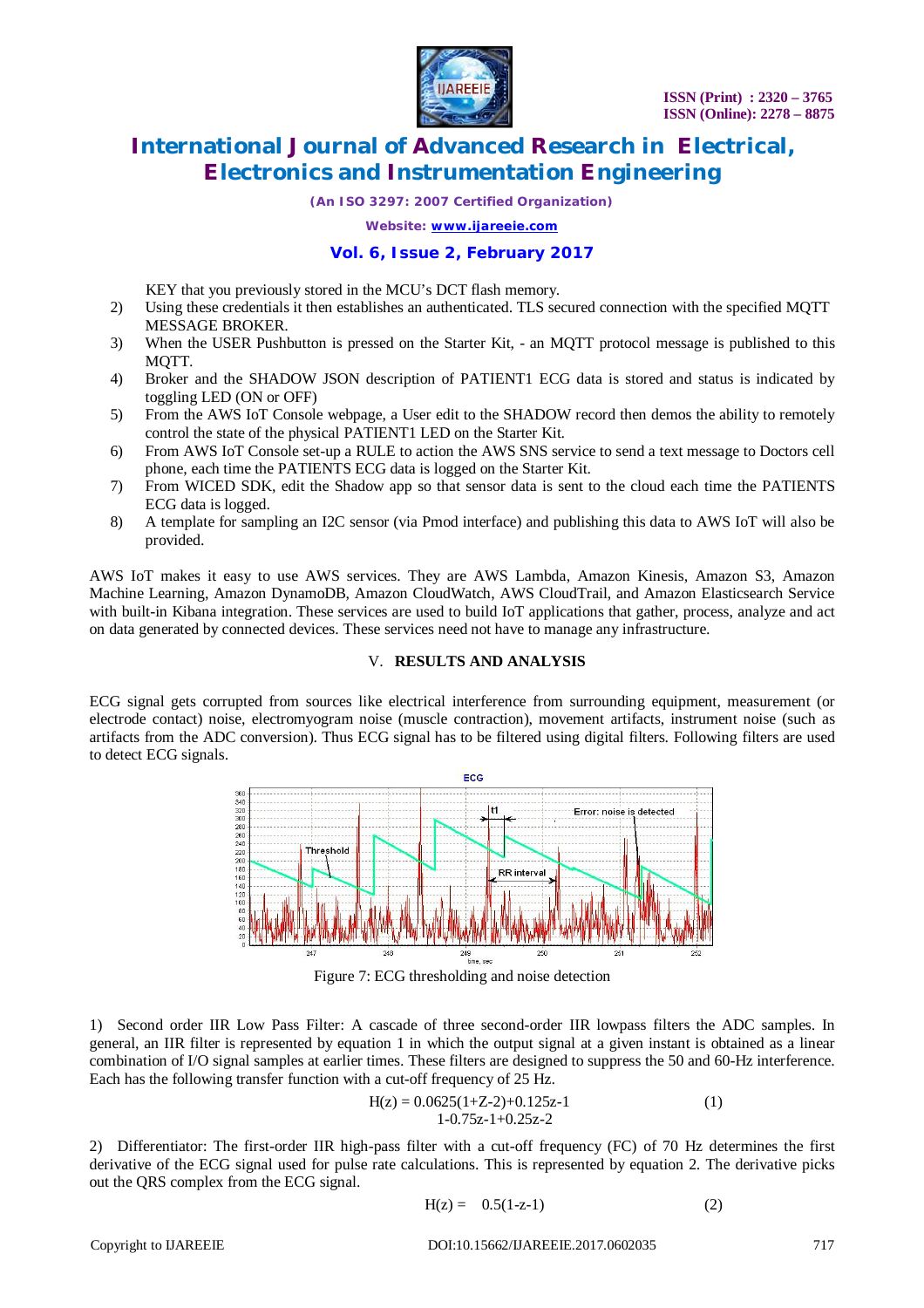

*(An ISO 3297: 2007 Certified Organization)*

*Website: [www.ijareeie.com](http://www.ijareeie.com)*

#### **Vol. 6, Issue 2, February 2017**

#### 1- 0.015625z-1

3) Peak Detector: A smart peak detector with automatic threshold adjustment is used to detect R-R peaks. R-R interval is measured. Heart rate is calculated by taking reciprocal of this mean pulse interval value over a fixed period of time of 60 sec and then scaling to units of beats per minute (BPM). This calculated heart rate is made pass through averaging filter. Filter calculates average of last two detected heart rates. This is done to improve accuracy of the system.

4) Threshold adaptive algorithm: Thresholding technique helps in detecting ECG signal. Threshold value increased from low level, till it reaches the desired high level. Whenever ECG signal crosses this threshold value, a QRS complex will be detected.

To reduce the detection of false beats, after every detected QRS complex, the algorithm performs the automatic threshold level adjustment and noise detection in 240 msec, this is shown in Figure 7.

Algorithm works as follows,

Step1-Find maximum absolute value in an interval of  $t_1 = 200$  msec after the last detected complex.

Step2 –Update threshold value with  $0.75 \times$  max [E], where E is the differentiated ECG.

Step3- Decrease threshold value till it reaches predefined value.

Step4- During interval between 200 msec to 240 msec following last QRS detection, if E

becomes greater than threshold value then goto step 5. Else, goto Step1.

Step5- Display "noise" is detected. Increase threshold value, recount current R-R interval. Goto, Step1.

ECG data that is recorded BPM inside PSoC is shown in Figure 8. Table 2 shows the heart rate classification based on the number of Beats Per Minute. This data is sent onto AWS IoT cloud by first sending it onto WICED and later onto IoT board.





Figure 8: ECG data logging inside PSoC

**TABLE 2:** HEART RATE CLASSIFICATIONS

| <b>Heart Rate</b>                       | <b>State</b>       |
|-----------------------------------------|--------------------|
| 30-60BPM (default values, adjustable)   | <b>Bradycardia</b> |
| 60 -90 BPM (default values, adjustable) | Normal             |
| 90-120 BPM (default values, adjustable) | Tachycardia        |

Calculating R-R interval: To calculate power consumption by the transmitter, we need to calculate minimum and maximum heart rates that are transmitted per minute. R-R interval can be calculated using following formula, R-R interval in seconds  $= 60$ sec/observed heart rate. (3)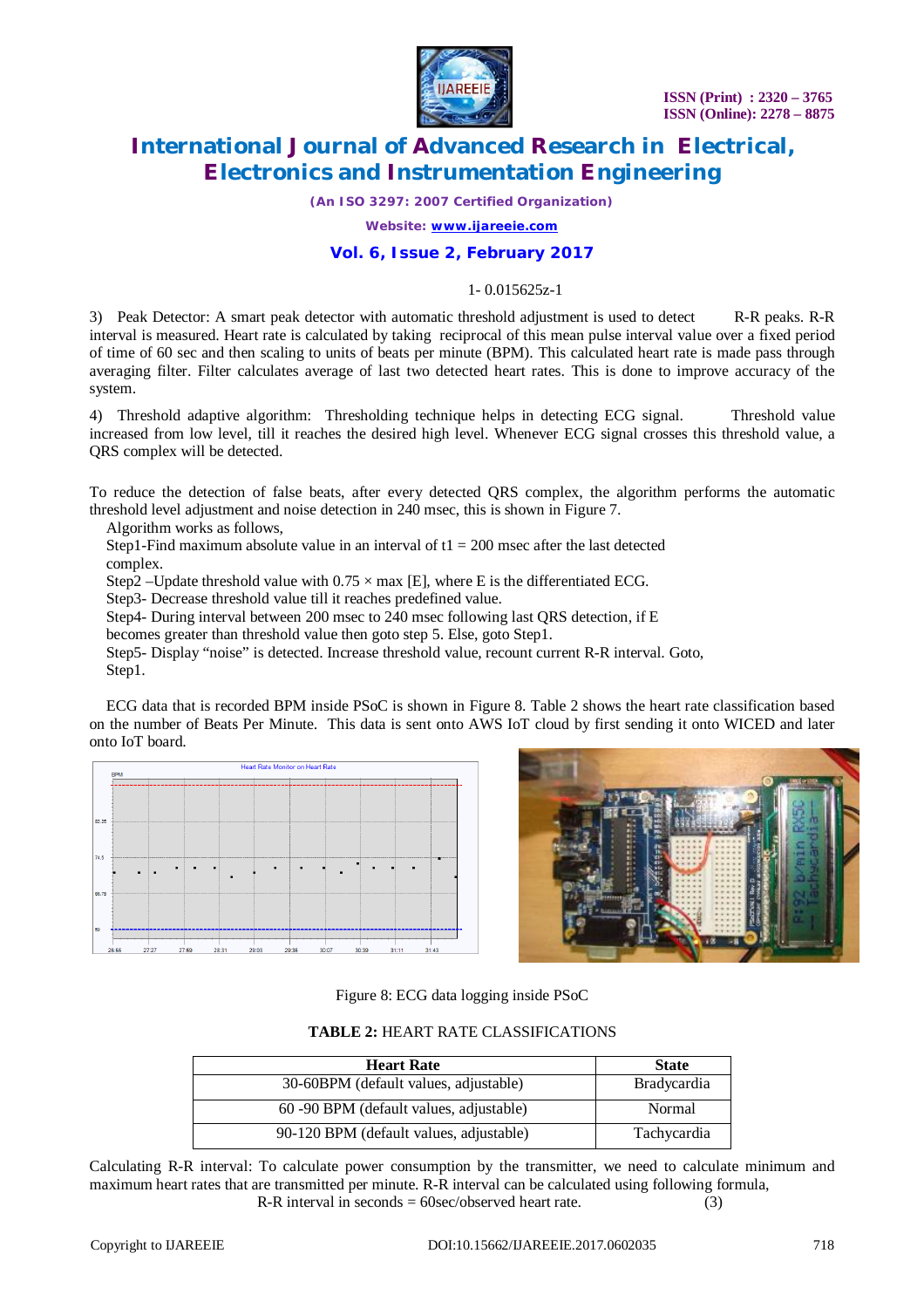

*(An ISO 3297: 2007 Certified Organization)*

*Website: [www.ijareeie.com](http://www.ijareeie.com)*

#### **Vol. 6, Issue 2, February 2017**

When heart rate is normal, heart rate is never transmitted to the base station. If bradycardia or tachycardia is observed, it is abnormal heart rate. Transmitter will be switched on and transmits heart data of one byte. Highest heart rate from Table 1 achieved is 120BPM. From equation 3, we can calculate R-R interval as 0.5 Seconds. Meaning, heart rate transmission happens every half a second.

| <b>Parameters</b>    | <b>Type</b>                     | <b>Values</b>                                    |  |
|----------------------|---------------------------------|--------------------------------------------------|--|
| <b>ECG</b> Sensor    | Output power                    | $11.393$ mW                                      |  |
|                      | <b>Output Current</b>           | $3.452 \text{ mA}$                               |  |
| Wi-Fi module         | Wireless transmission protocols | IEEE $802.11 \frac{b}{g/n}$                      |  |
|                      | Power voltage                   | 3.3v                                             |  |
|                      | Power consumption               | $<$ 46 mA                                        |  |
| <b>Bluetooth Low</b> | Power consumption               | $<$ 16 mA                                        |  |
| Energy               | protocol                        | <b>BLE</b> Protocol                              |  |
| Server               | <b>CPU</b>                      | Intel Xeon E5-2680V4 Broadwell 2.4 GHz LGA 2011- |  |
|                      |                                 | 3 120W Server Processor                          |  |
|                      | Operation system                | Ubuntu 12.04 LTS, 64 bit                         |  |
|                      | HTTP server                     | Apache web server with PHP                       |  |
|                      | Database                        | <b>Amazon RDS</b>                                |  |
| Data Sample          | Gender                          | Male                                             |  |
|                      | Age                             | 30                                               |  |
|                      | Height                          | 179 cm                                           |  |
|                      | Weight                          | $75 \text{ kg}$                                  |  |

#### **TABLE 3:** Key Parameters of the ECG monitoring system

#### VI. **CONCLUSION**

In this work we designed and implemented an ECG monitoring system based on cutting-edge cypress WICED IoT technology. The architecture of the IoT based ECG monitoring system was presented at the beginning. Various ECG sensing networks including Wi-Fi, Bluetooth, Zigbee and BLE were introduced and compared. Based on the proposed architecture, an IoT-based ECG monitoring system was implemented. Through a wearable monitoring node with three electrodes, real-time ECG signals can be collected with satisfactory accuracy. The gathered data were transmitted to the IoT cloud using Wi-Fi, which supports high data rates and wide coverage areas. The IoT cloud is responsible for visualizing the ECG data to users and storing these valuable data for further analysis, which is implemented on the basis of three servers, i.e., the HTTP server, MQTT server, and storage server. Eliminating the need of mobile applications, the web-based GUI provides a versatile means independent of any mobile OS platform for users to access to the ECG data. Further studies on ECG monitoring are still needed in the future. AWS IoT is a new managed service that enables Internet-connected THINGS (apps, sensors, devices, actuators) to easily and securely interact with each other and the cloud.

#### **REFERENCES**

- [1] Felipe Fernandez , George C. Pallis, "Opportunities and challenges of the Internet of Things for healthcare: Systems engineering perspective", International Conference on Wireless Mobile Communication and Healthcare, pp 263-266.
- [2] M Hassanalieragh, A Page, T Soyata, G Sharma, M Aktas, G Mateos, "Health Monitoring and Management Using Internet-of-Things (IoT) Sensing with Cloud-based Processing: Opportunities and Challenges" Services Computing (SCC), 2015 IEEE International Conference, pp. 285-292
- [3] He, S., Chen, J., and et al., "Mobility and intruder prior information improving the barrier coverage of sparse sensor Networks". *IEEE Trans. Mob. Comput.* 13:1268–1282, 2014.
- [4] B. G Lee, W.Y. Chung, "A Smartphone-based Driver Safety Monitoring System Using Data Fusion", Sensors, 12, 2012, pp. 17536–17552.
- [5] L. C. Jersak, A. C. da Costa, D. A. Callegari, "A Systematic Review on Mobile Health Care", Tech. Report 073, Faculdade de Informática PUCRS – Brazil, May 2013.